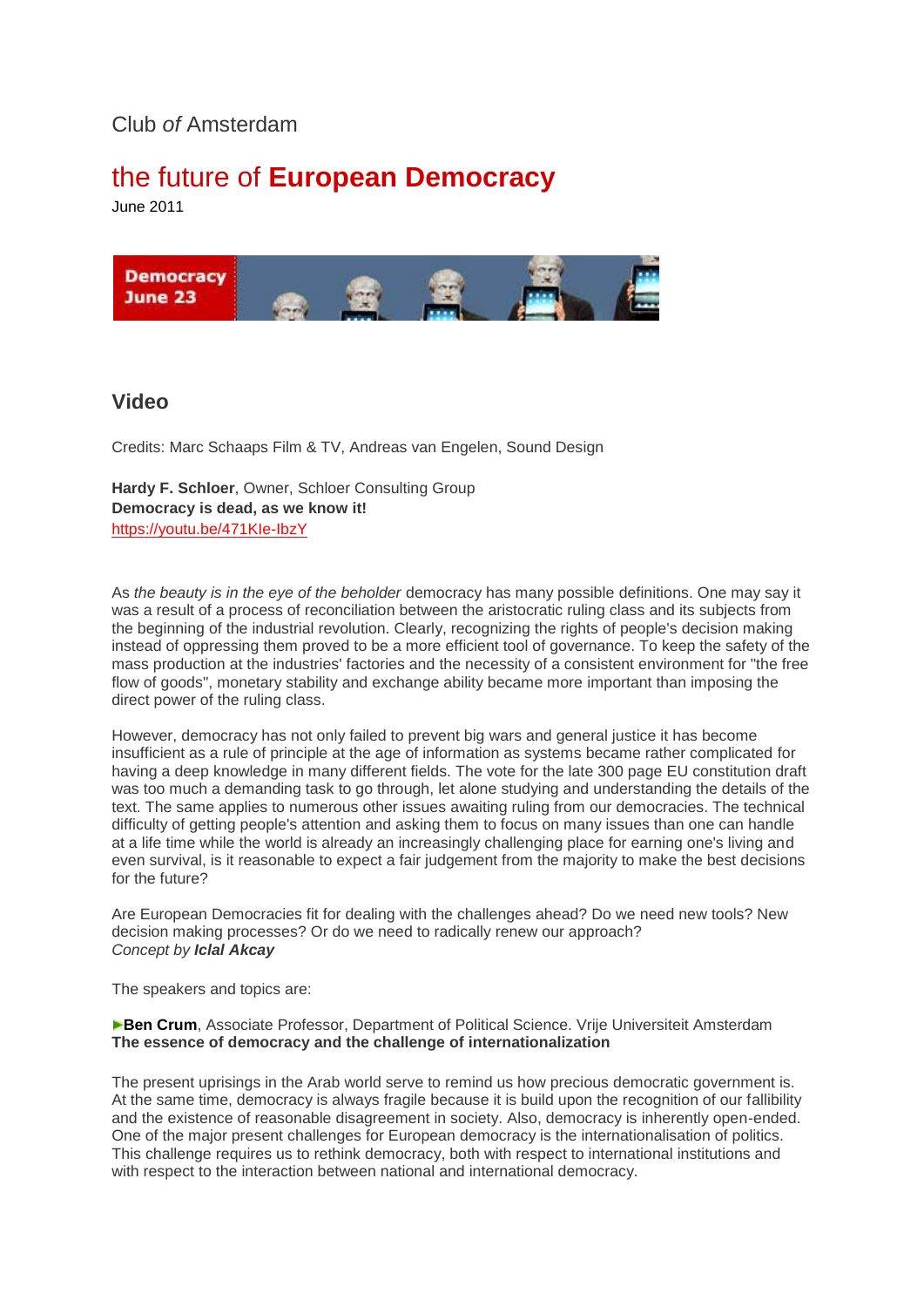#### **Maurice de Hond**, Dutch pollster and entrepreneur **Heading for the perfect storm**

The European version of democracy designed in the 19th century was working reasonably well the second half of the last century.

But problems are mounting. The much better educated population has infinite sources of information and can also be the sources of information..

But the political system stays a static top downs construction without any trust in the population. The forming of the EU and the way it is governed means an even more static construction in an era where you need flexibility and speed of action.

The need for large budget reductions combined with a lot of money spent for the debt of countries like Greece will create an optimal situation for anti-establishment and anti-EU parties to win national elections.

And the moment one of those parties (think of Marine Le Pen) rises to power this can have big consequences for the way the EU operates and will mean an extra stimulus for a domino effect. This will mean the end of democracy as we know it.

**Hardy F. Schloer**, Owner, Schloer Consulting Group **Democracy is dead, as we know it!**

Democracy served only as an evolutionary transition between the old systems of Healers, Druids, Kings and Emperors that ruled by charisma and a single voice, to become a temporary solution, whereby a slim majority of uninformed people impose their subjective rules of dogma and mostly unsafe preference onto a large minority; equally subjective in their judgments. The future cannot be democracy, if this planet should survive, but a form of scientific and evidence based governing methods focused by very large consensus on what really matters in the peaceful survival of mankind.

**19:00** - 20:00 **Introduction** by our Moderator **Kwela Sabine Hermanns**

### **Part I:**

**Ben Crum**, Associate Professor, Department of Political Science. Vrije Universiteit Amsterdam **The essence of democracy and the challenge of internationalization**

**Maurice de Hond**, Dutch pollster and entrepreneur **Heading for the perfect storm**

**Hardy F. Schloer**, Owner, Schloer Consulting Group **Democracy is dead, as we know it!**

20:00 - 20:30 Break with snacks & drinks.

20:30 - 21:15 **Part II:** Open discussion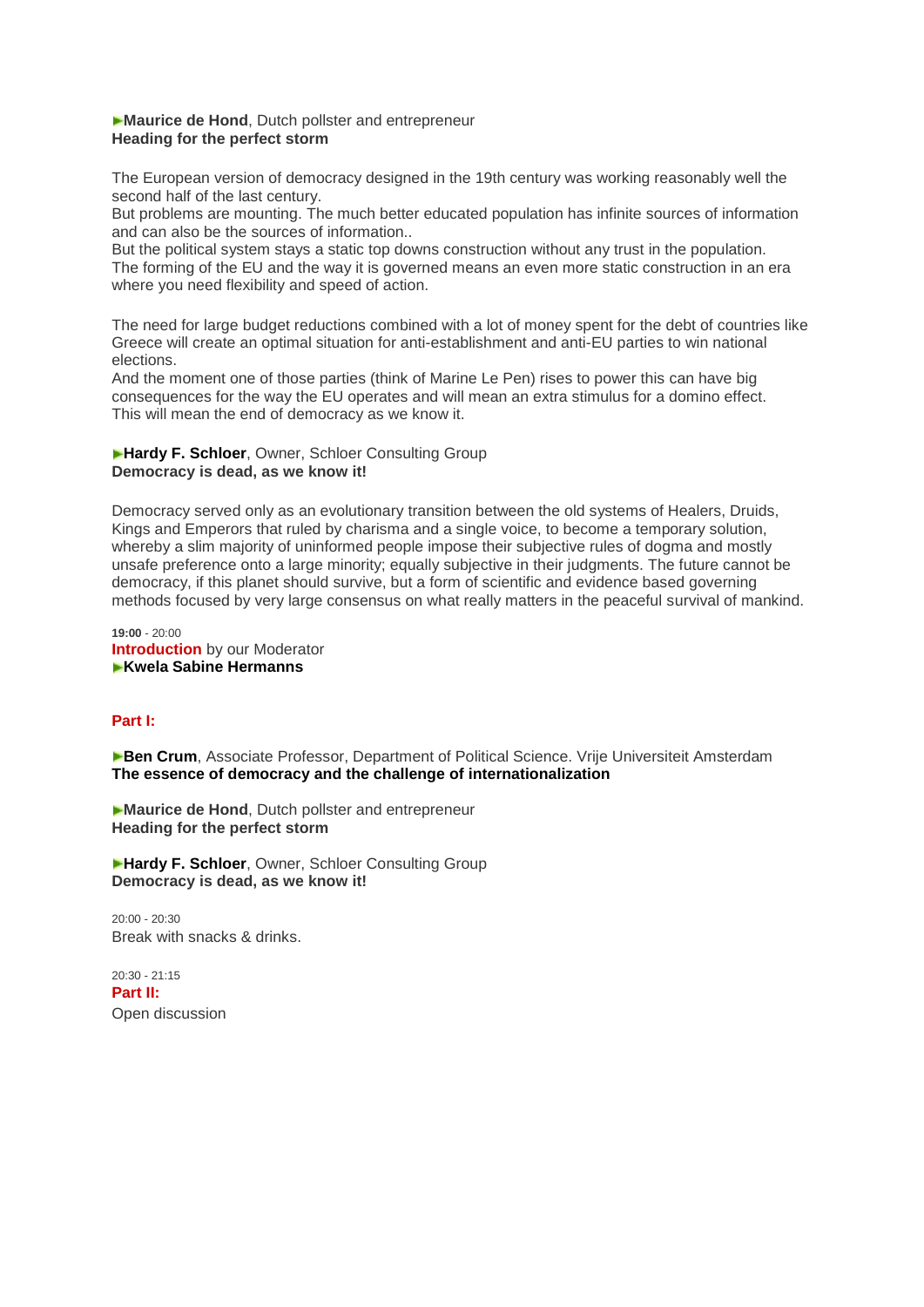

### **Ben Crum**

Associate Professor, Department of Political Science. Vrije Universiteit Amsterdam

Ben Crum is Associate Professor in Political Theory at the Vrije Universiteit Amsterdam. He studied in Amsterdam, London and Berlin, and holds a PhD from the European University Institute, Florence. Before joining the Vrije Universiteit he worked at the Centre for European Policy Studies in Brussels, the Netherlands Scientific Council for Government Policy in The Hague, and policy consultancy firm Research voor Beleid in Leiden.

In his academic work, Crum examines how the internationalization of politics challenges established political theoretical insights. Over the last decade, his research has focused on the issues of democracy and constitutionalisation in the European Union. He has published on these topics in newspapers, advisory reports and major international political science journals. This autumn, his monograph Learning from the EU Constitutional Treaty will be published by Routledge. [www.bencrum.nl](http://www.bencrum.nl/)



#### **Maurice de Hond** Dutch pollster and entrepreneur

De Hond studied social geography at the University of Amsterdam, obtaining a degree in 1971. He worked for the university, as assistant with the Sociaal Geografisch Instituut, but became a project leader for Interview-NSS in 1973. He founded Cebeon with Hedy d'Ancona in 1975, a market research firm targeting the non-profit sector, which he left in 1980 to become a director at Interview-NSS, later a commissioner until 1999. Starting in the mid-80s, De Hond started doing consultancy work for various companies, including Vendex, ITT and Wegener. In 1998, he was one of the founders of Newconomy. He now polls through his own company, and internet site Peil.nl. [www.mauricedehond.nl](http://www.mauricedehond.nl/)

[www.peil.nl](http://www.clubofamsterdam.com/http%22/www.peil.nl)



**Hardy F. Schloer** Owner, Schloer Consulting Group

Hardy F. Schloer is a strong team builder, entrepreneur, accomplished scientist and visionary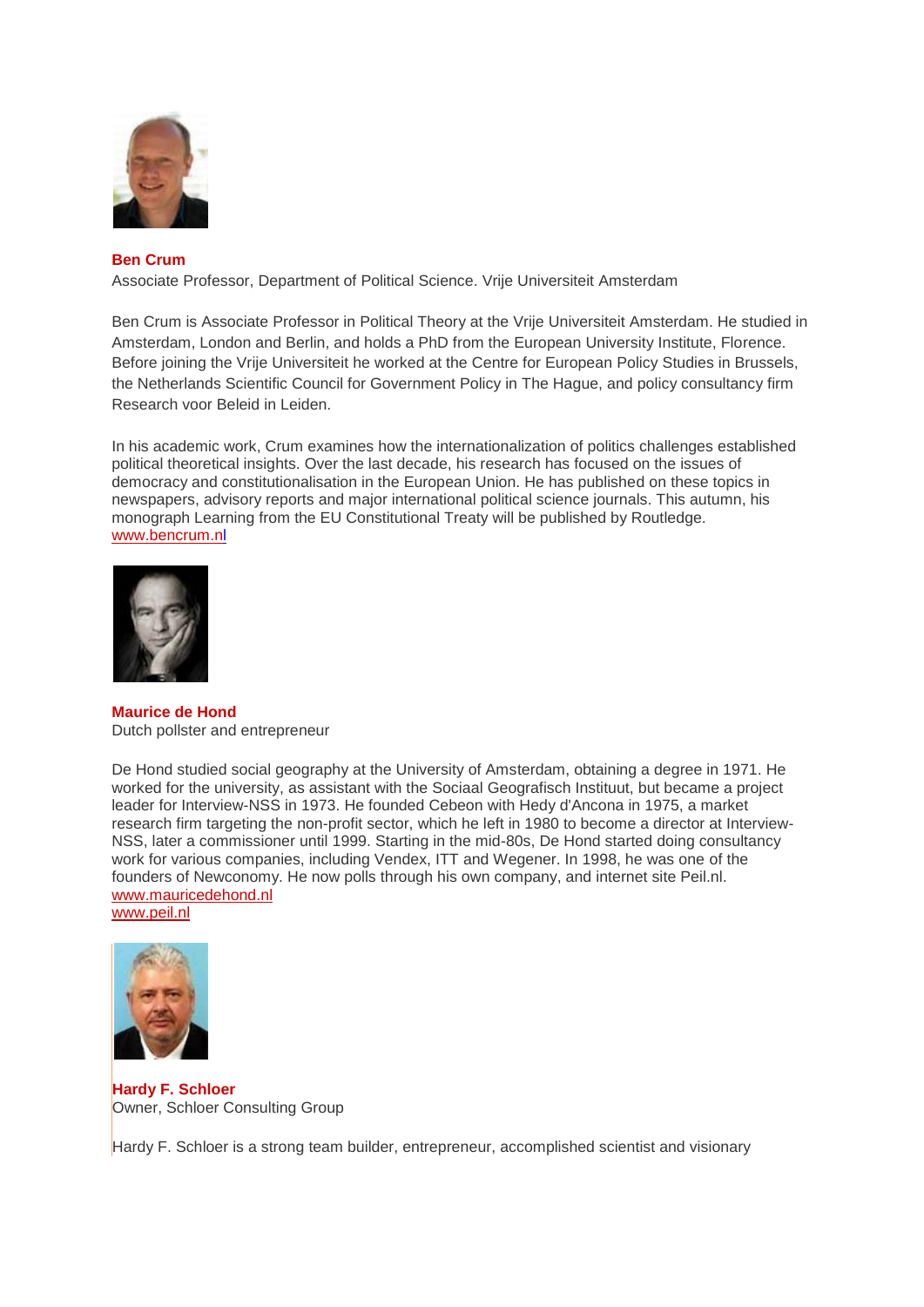theoretical thinker with extensive people and public relation skills.

For three decades now Schloer has built successful global technology solutions and practical problem-solving infrastructures for clients and partners in the Americas, Europe and Asia. Schloer has extensive hands-on experience in the design and the conceptualization of successful solutions and complex technology architectures on global scale. His strong ability to view problems through their complex layers of context has enabled him to become a highly effective analyst and 'out-of-thebox' thinking problem solver.

Schloer is founder and former CEO of RavenPack AG in Germany and RavenPack International in Spain, a world leader in computational linguistics and real-time financial applications. Schloer is also the inventor of numerous Information and Communication Technology patents and of the Quantum Relation Theory, a breakthrough concept in Artificial Intelligence. The Quantum Relation Theory has been academically reviewed and discussed.

In 2001 Schloer received the award of "One of 25 Best Technologies of the Future" from NetInvestor in Germany for the invention of his Quantum Relation-based technology platform, 'RavenSpace'.

Schloer made also important intellectual contributions to the field of healthcare with his groundbreaking concept 'AlphaMedic', a global approach to modern healthcare that envisions globally standardized, centralized and AI managed patients record keeping, combined with computer assisted real-time medical diagnostics and automated clinical trials in a global 24/7 processing approach. Schloer's AlphaMedic concept to healthcare problems has received a European Grant and has been published and discussed in the press and online healthcare publications

Schloer has developed a strong transdisciplinary and intercultural approach to problem-solving consultancy that is now leading in its field. He is an internationally acclaimed speaker and is frequently invited to international conferences, public discussion panels and other global Think Tank events.

[http://schloerconsulting.com](http://schloerconsulting.com/)



### **Kwela Sabine Hermanns**

Kwela is a highly focussed, process-oriented entrepreneur and innovation specialist with many years of business experience in education, research, training and project management in the creative industries.

She is bi-lingual in English and German, owns a Masters degree in New Media Studies and trained in small business innovation at Copenhagen Business School.

She coaches and trains people and organisations in goal implementation and dynamic change management techniques.

"My own goal is to support inter-disciplinary innovation towards value based and surprising sustainable futures. I combine a highly analytical and strategic mind with a passion for team work, people and relationship building." [www.portaltoyourdreams.com](http://www.portaltoyourdreams.com/)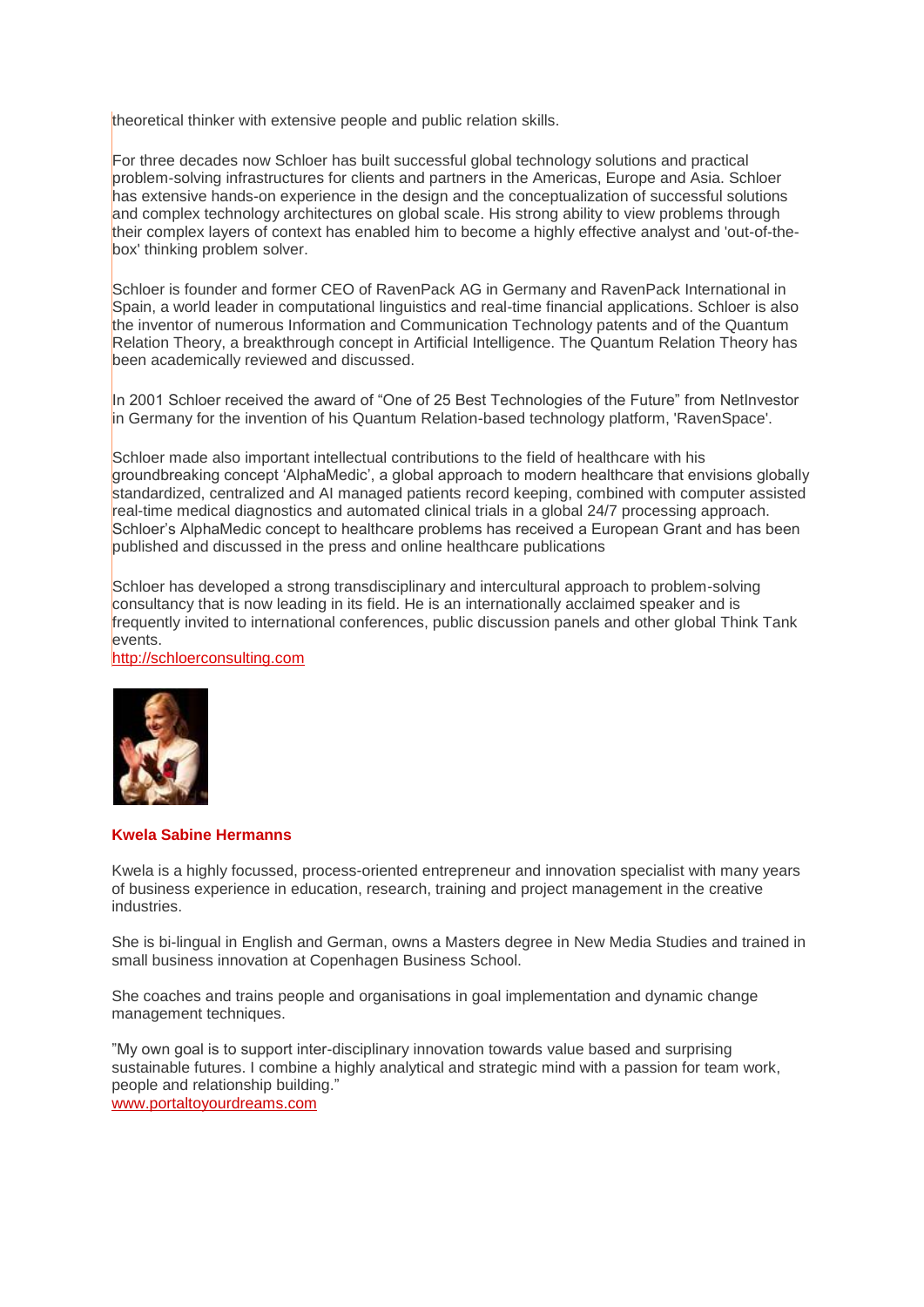# **Impressions**

Credits: John Grüter, photos

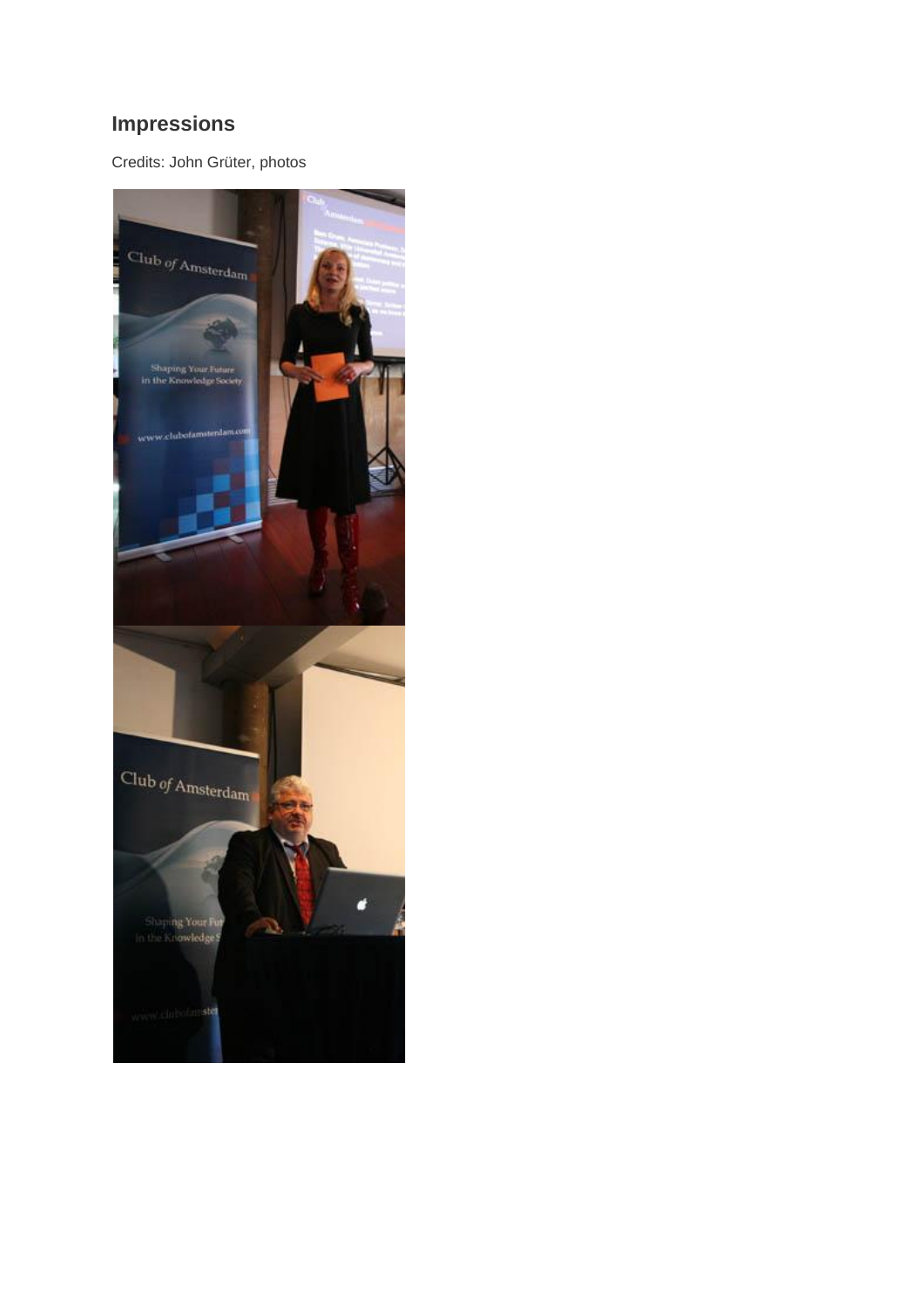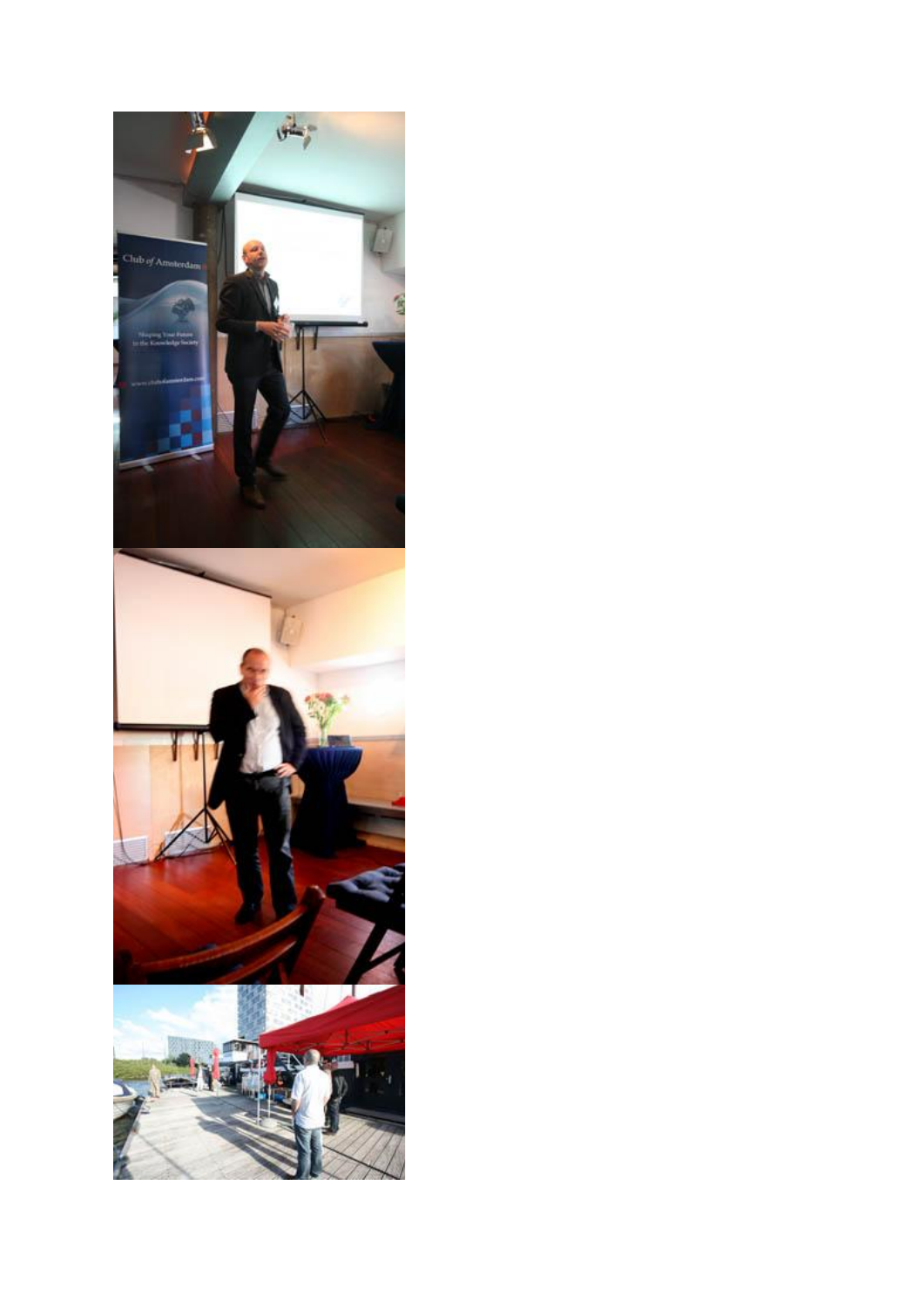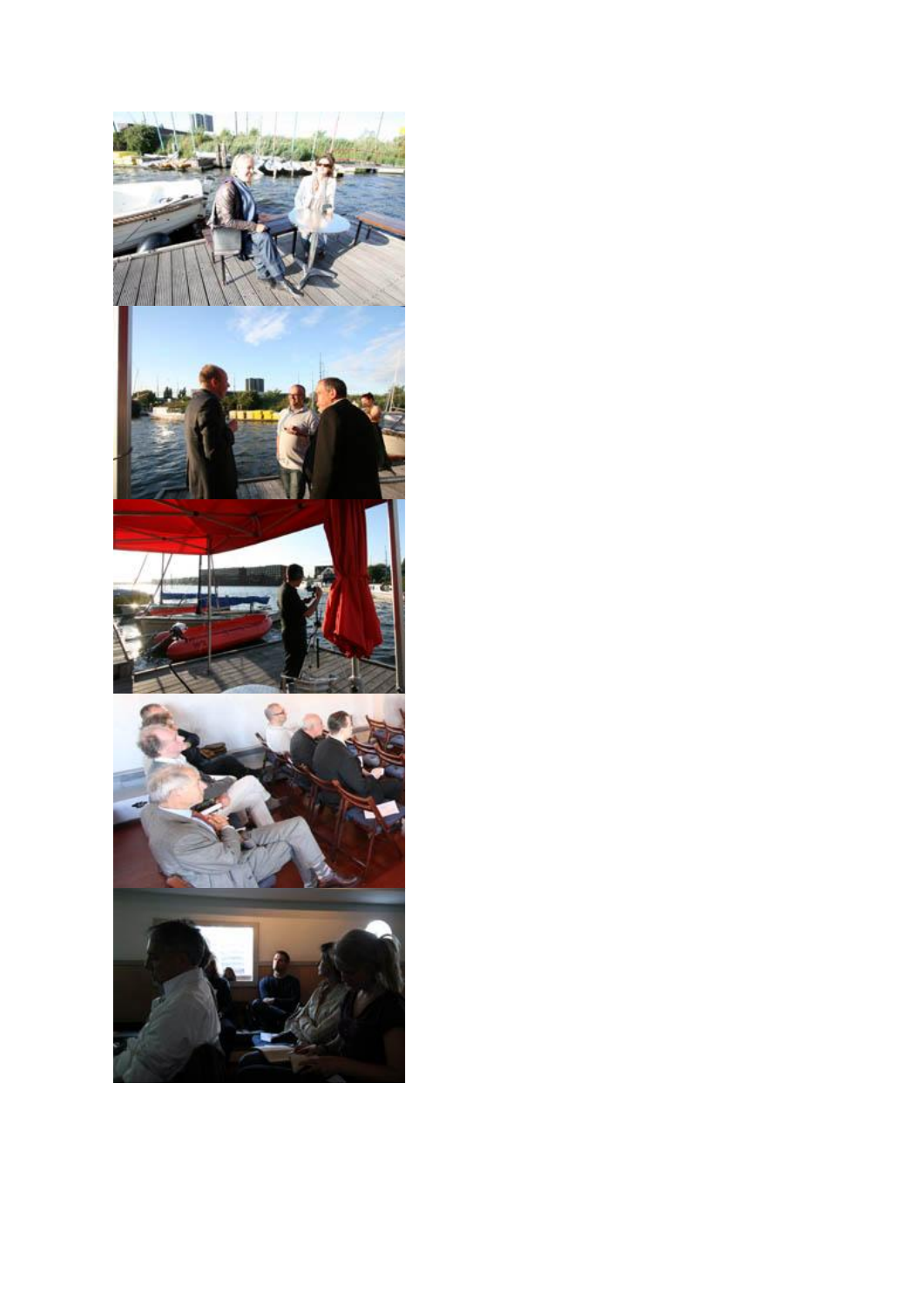